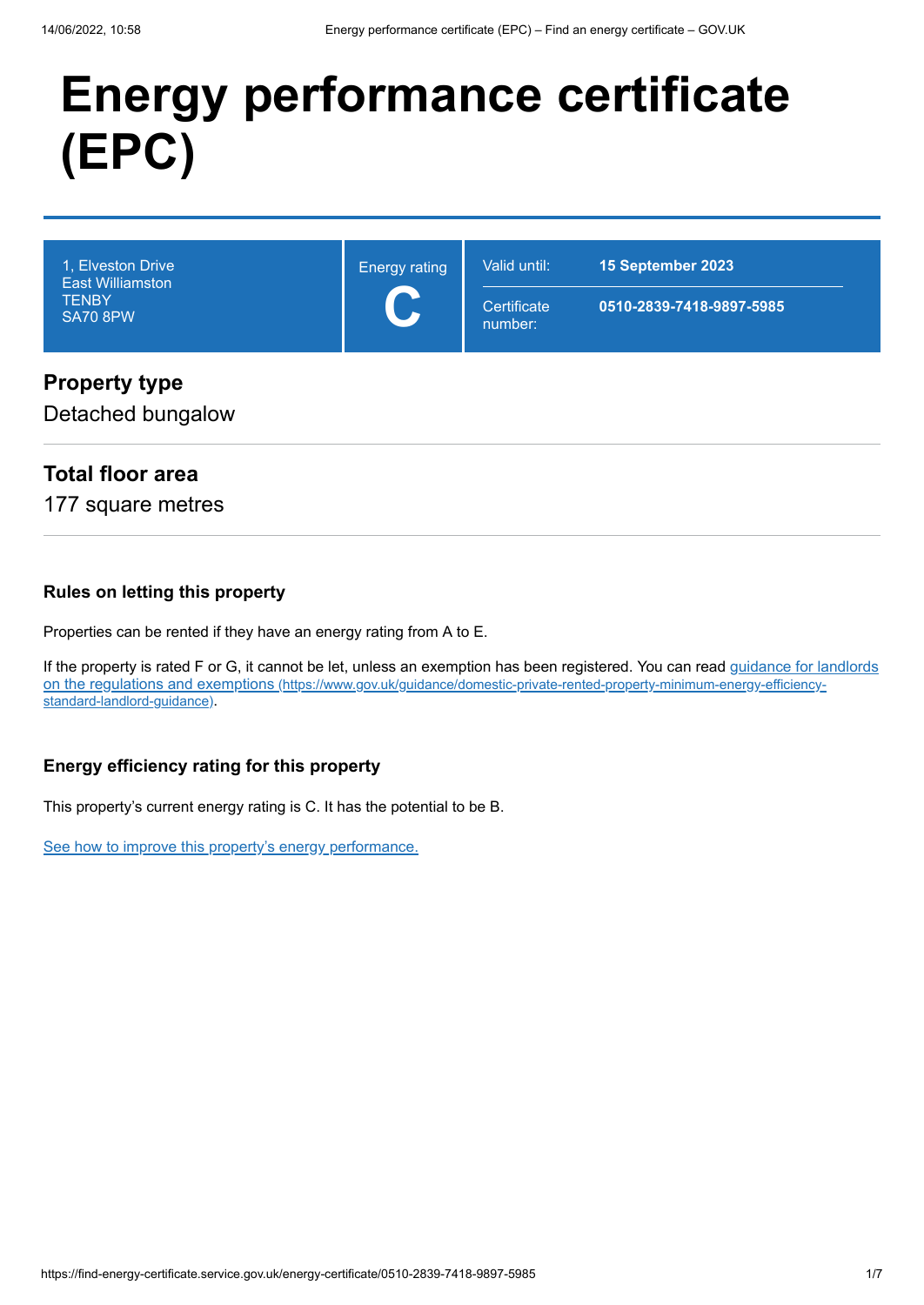| <b>Score</b> | <b>Energy rating</b> |   | <b>Current</b>    | <b>Potential</b> |
|--------------|----------------------|---|-------------------|------------------|
| $92 +$       | Ą                    |   |                   |                  |
| 81-91        | В                    |   |                   | 82<br>B          |
| 69-80        | $\mathbf C$          |   | 70<br>$\mathbf C$ |                  |
| 55-68        |                      |   |                   |                  |
| 39-54        |                      | Е |                   |                  |
| $21 - 38$    |                      | F |                   |                  |
| $1 - 20$     |                      |   |                   |                  |

The graph shows this property's current and potential energy efficiency.

Properties are given a rating from A (most efficient) to G (least efficient).

Properties are also given a score. The higher the number the lower your fuel bills are likely to be.

For properties in England and Wales:

- the average energy rating is D
- the average energy score is 60

#### **Breakdown of property's energy performance**

This section shows the energy performance for features of this property. The assessment does not consider the condition of a feature and how well it is working.

Each feature is assessed as one of the following:

- very good (most efficient)
- good
- average
- poor
- very poor (least efficient)

When the description says "assumed", it means that the feature could not be inspected and an assumption has been made based on the property's age and type.

| <b>Feature</b> | <b>Description</b>                         | Rating |
|----------------|--------------------------------------------|--------|
| Wall           | Cavity wall, as built, insulated (assumed) | Good   |
| Roof           | Pitched, 200 mm loft insulation            | Good   |
| Roof           | Roof room(s), insulated                    | Good   |

https://find-energy-certificate.service.gov.uk/energy-certificate/0510-2839-7418-9897-5985 2/7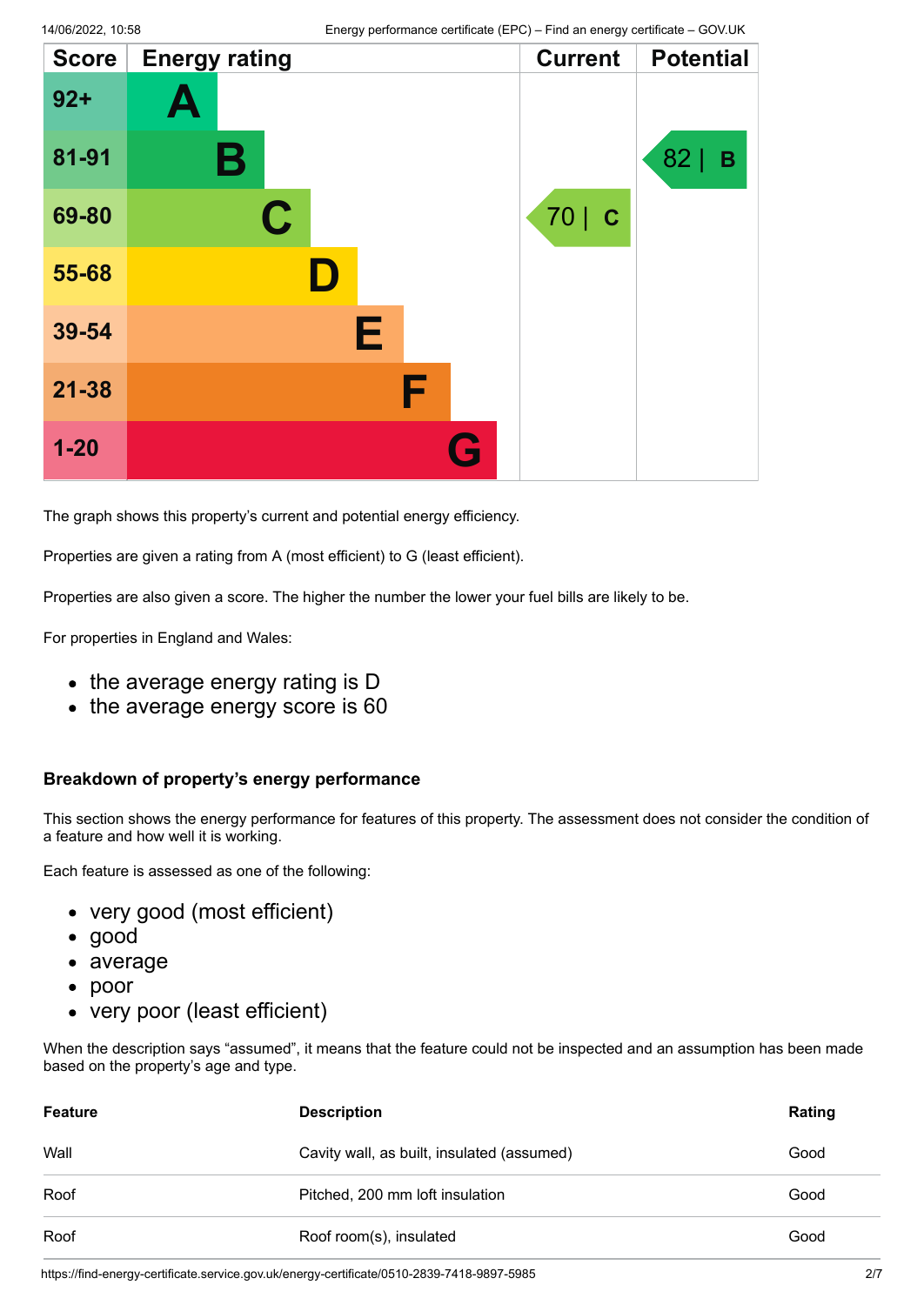14/06/2022, 10:58 Energy performance certificate (EPC) – Find an energy certificate – GOV.UK

| <b>Feature</b>       | <b>Description</b>                          | Rating  |
|----------------------|---------------------------------------------|---------|
| Window               | Fully double glazed                         | Good    |
| Main heating         | Boiler and radiators, oil                   | Average |
| Main heating control | Programmer, room thermostat and TRVs        | Good    |
| Hot water            | From main system                            | Average |
| Lighting             | Low energy lighting in 16% of fixed outlets | Poor    |
| Floor                | Suspended, insulated (assumed)              | N/A     |
| Secondary heating    | Room heaters, electric                      | N/A     |

# **Primary energy use**

The primary energy use for this property per year is 137 kilowatt hours per square metre (kWh/m2).

## What is primary energy use?

#### **Environmental impact of this property**

This property's current environmental impact rating is D. It has the potential to be C.

Properties are rated in a scale from A to G based on how much carbon dioxide (CO2) they produce.

Properties with an A rating produce less CO2 than G rated properties.

## **An average household produces**

## 6 tonnes of CO2

# **This property produces**

5.7 tonnes of CO2

# **This property's potential production**

3.8 tonnes of CO2

By making the [recommended changes](#page-3-0), you could reduce this property's CO2 emissions by 1.9 tonnes per year. This will help to protect the environment.

Environmental impact ratings are based on assumptions about average occupancy and energy use. They may not reflect how energy is consumed by the people living at the property.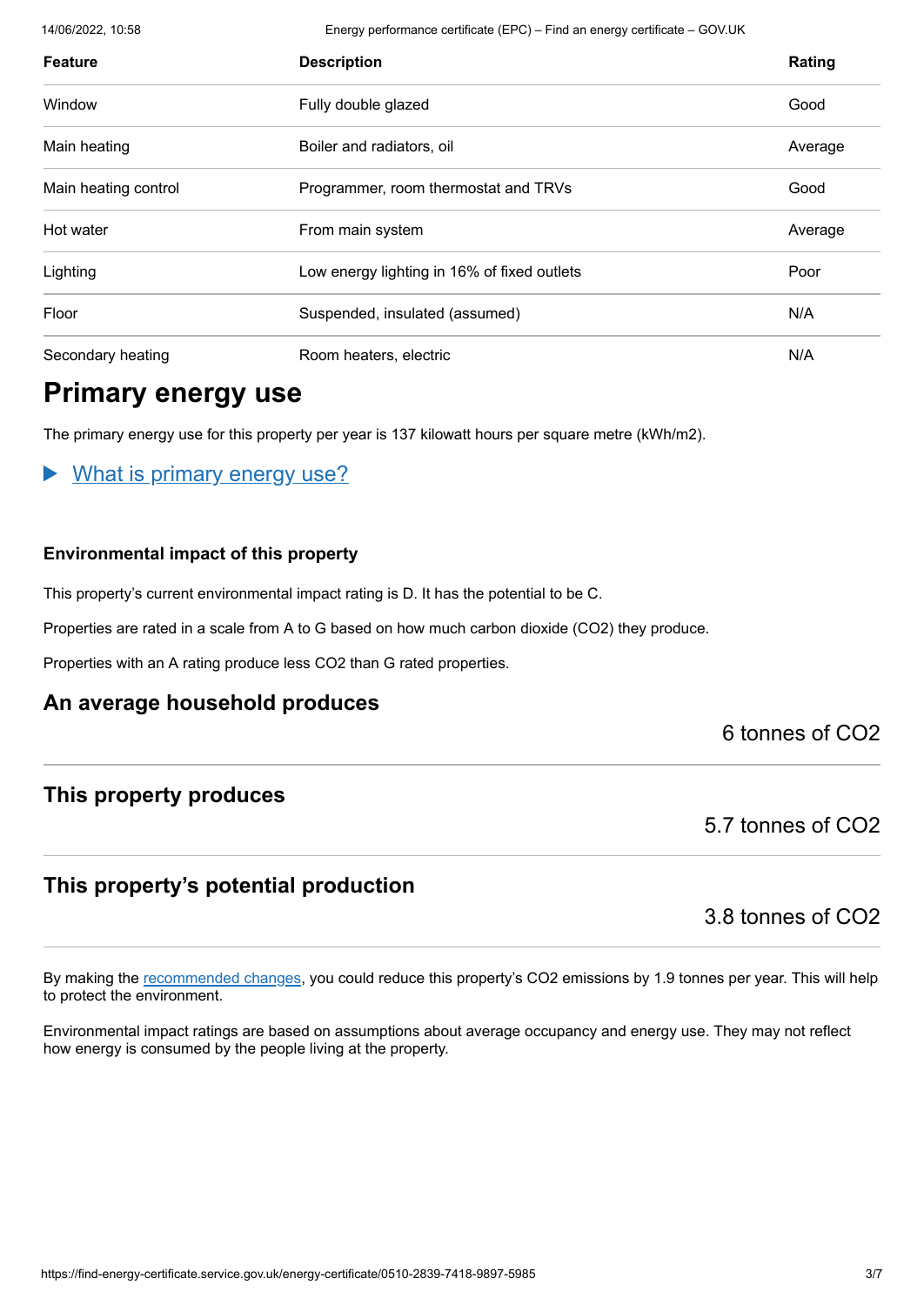#### <span id="page-3-0"></span>**Improve this property's energy performance**

By following our step by step recommendations you could reduce this property's energy u and potentially save money.

Carrying out these changes in order will improve the property's energy rating and score from (70) to B (82).

Do I need to follow these steps in order?

# **Step 1: Floor insulation**

Floor insulation

#### **Typical installation cost**

# **Typical yearly saving**

**Potential rating after completing step 1**

|  |  |  | <b>Step 2: Low energy lighting</b> |
|--|--|--|------------------------------------|
|--|--|--|------------------------------------|

Low energy lighting

**Typical installation cost**

## **Typical yearly saving**

**Potential rating after completing steps 1 and 2**

# **Step 3: Solar water heating**

Solar water heating

## **Typical installation cost**

£4,000 - £6,000

| ıse  | <b>Potential energy</b> |
|------|-------------------------|
| om C | rating                  |
|      |                         |
|      | £800 - £1,200           |
|      | £42.61                  |
|      |                         |
|      | 71   C                  |

£80

£48.25

73 | C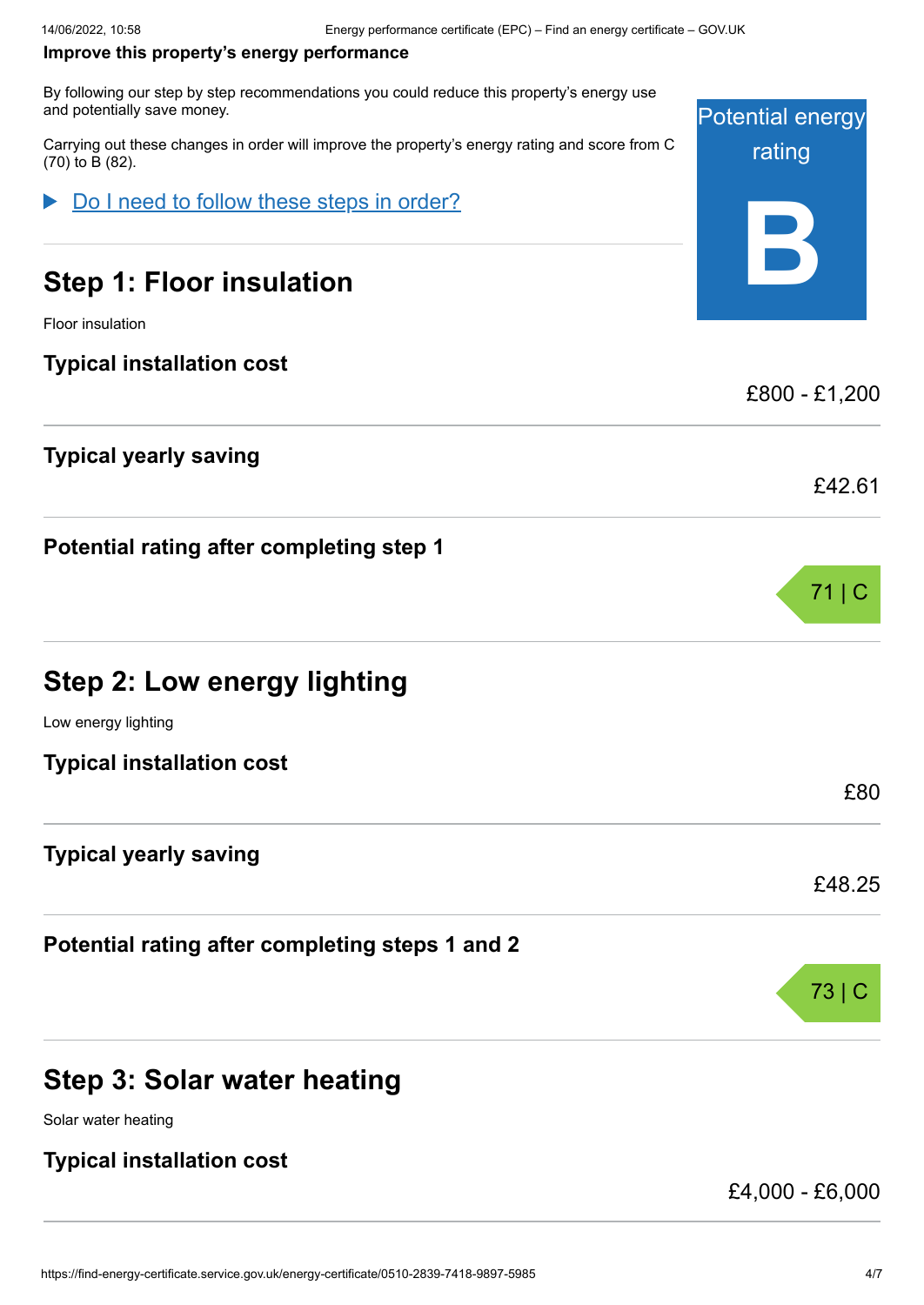**Typical yearly saving**

**Potential rating after completing steps 1 to 3**

| £53.51 |
|--------|
| 74   C |

| Step 4: Solar photovoltaic panels, 2.5 kWp     |                  |
|------------------------------------------------|------------------|
| Solar photovoltaic panels                      |                  |
| <b>Typical installation cost</b>               |                  |
|                                                | £9,000 - £14,000 |
| <b>Typical yearly saving</b>                   |                  |
|                                                | £235.65          |
| Potential rating after completing steps 1 to 4 |                  |
|                                                | 80   C           |
| <b>Step 5: Wind turbine</b>                    |                  |
| Wind turbine                                   |                  |
| <b>Typical installation cost</b>               |                  |
|                                                | £1,500 - £4,000  |
| <b>Typical yearly saving</b>                   |                  |
|                                                | £83.11           |
| Potential rating after completing steps 1 to 5 |                  |
|                                                | 82 B             |
|                                                |                  |

# **Paying for energy improvements**

[Find energy grants and ways to save energy in your home.](https://www.gov.uk/improve-energy-efficiency) (https://www.gov.uk/improve-energy-efficiency)

#### **Estimated energy use and potential savings**

# **Estimated yearly energy cost for this property**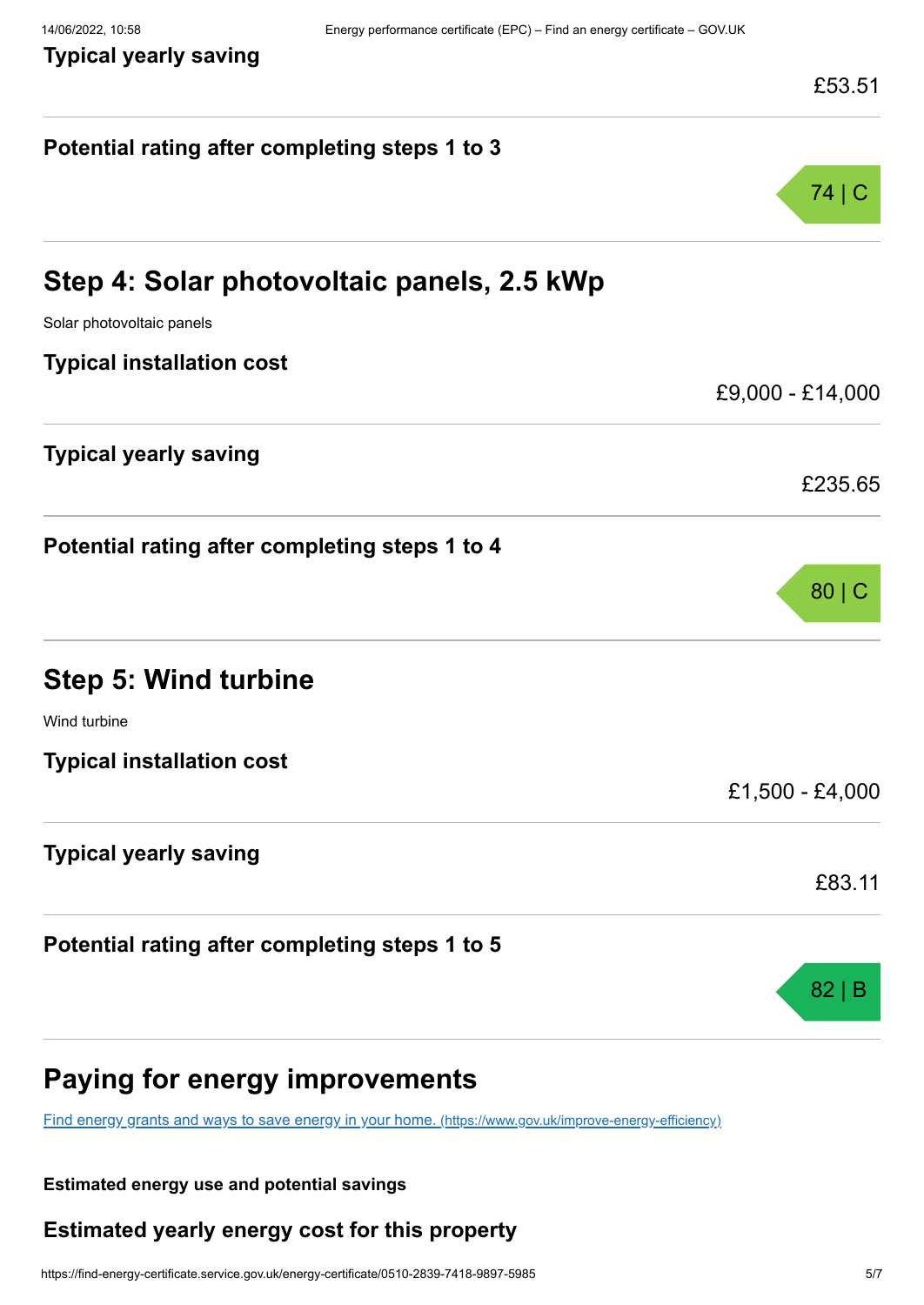# **Potential saving**

The estimated cost shows how much the average household would spend in this property for heating, lighting and hot water. It is not based on how energy is used by the people living at the property.

The potential saving shows how much money you could save if you [complete each recommended step in order](#page-3-0).

For advice on how to reduce your energy bills visit Simple Energy Advice [\(https://www.simpleenergyadvice.org.uk/\)](https://www.simpleenergyadvice.org.uk/).

# **Heating use in this property**

Heating a property usually makes up the majority of energy costs.

#### **Estimated energy used to heat this property**

| Type of heating      | <b>Estimated energy used</b> |
|----------------------|------------------------------|
| Space heating        | 12287 kWh per year           |
| <b>Water heating</b> | 2339 kWh per year            |

# **Potential energy savings by installing insulation**

The assessor did not find any opportunities to save energy by installing insulation in this property.

#### **Contacting the assessor and accreditation scheme**

This EPC was created by a qualified energy assessor.

If you are unhappy about your property's energy assessment or certificate, you can complain to the assessor directly.

If you are still unhappy after contacting the assessor, you should contact the assessor's accreditation scheme.

Accreditation schemes are appointed by the government to ensure that assessors are qualified to carry out EPC assessments.

# **Assessor contact details**

# **Assessor's name**

Stephen Ellis

## **Telephone**

07513895482

## **Email**

[steve@ezygreen.co.uk](mailto:steve@ezygreen.co.uk)

# **Accreditation scheme contact details**